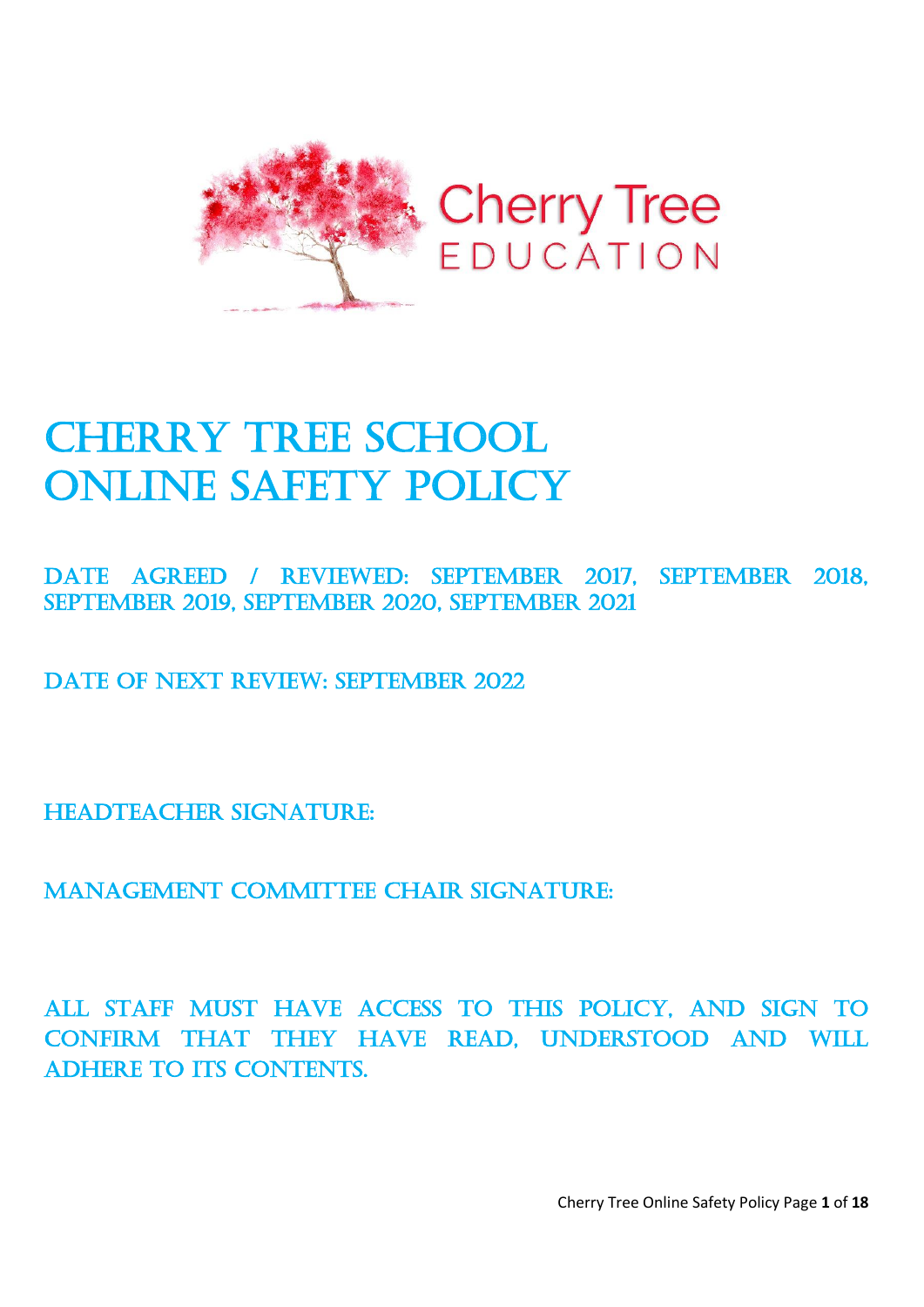## **Cherry Tree Online Safety Policy**

## **1. Policy Aims**

- This online safety policy takes into account the DfE statutory guidance "Keeping Children Safe in [Education"](https://www.gov.uk/government/publications/keeping-children-safe-in-education--2)
- The purpose of Cherry Tree online safety policy is to:
	- o Safeguard and protect all members of Cherry Tree community online.
	- o Identify approaches to educate and raise awareness of online safety throughout the community.
	- o Enable all staff to work safely and responsibly, to role model positive behaviour online and to manage professional standards and practice when using technology.
	- $\circ$  Identify clear procedures to use when responding to online safety concerns.
- Cherry Tree identifies that the issues classified within online safety are considerable, but can be broadly categorised into three areas of risk:
	- o **Content:** being exposed to illegal, inappropriate or harmful material
	- o **Contact:** being subjected to harmful online interaction with other users
	- o **Conduct:** personal online behaviour that increases the likelihood of, or causes, harm.

## **2. Policy Scope**

- Cherry Tree believes that online safety is an essential part of safeguarding and acknowledges its duty to ensure that all pupils and staff are protected from potential harm online.
- Cherry Tree identifies that the internet and associated devices, such as computers, tablets, mobile phones and games consoles, are an important part of everyday life.
- Cherry Tree believes that pupils should be empowered to build resilience and to develop strategies to manage and respond to risk online.
- This policy applies to all staff including the Management Committee, teachers, support staff, external contractors, visitors, volunteers and other individuals who work for, or provide services on behalf of the school (collectively referred to as 'staff' in this policy) as well as pupils and parents/carers.
- This policy applies to all access to the internet and use of technology, including personal devices, or where pupils, staff or other individuals have been provided with school issued devices for use off-site, such as a work laptops, tablets or mobile phones.

## **2.1 Links with other policies and practices**

- This policy links with a number of other policies, practices and action plans including:
	- o Anti-bullying policy
	- o Behaviour Management policy
	- o Safeguarding and Child protection policy
	- o GDPR policy

## **3. Monitoring and Review**

- Cherry Tree will review this policy at least annually
	- $\circ$  The policy will also be revised following any national or local policy requirements, any child protection concerns or any changes to the technical infrastructure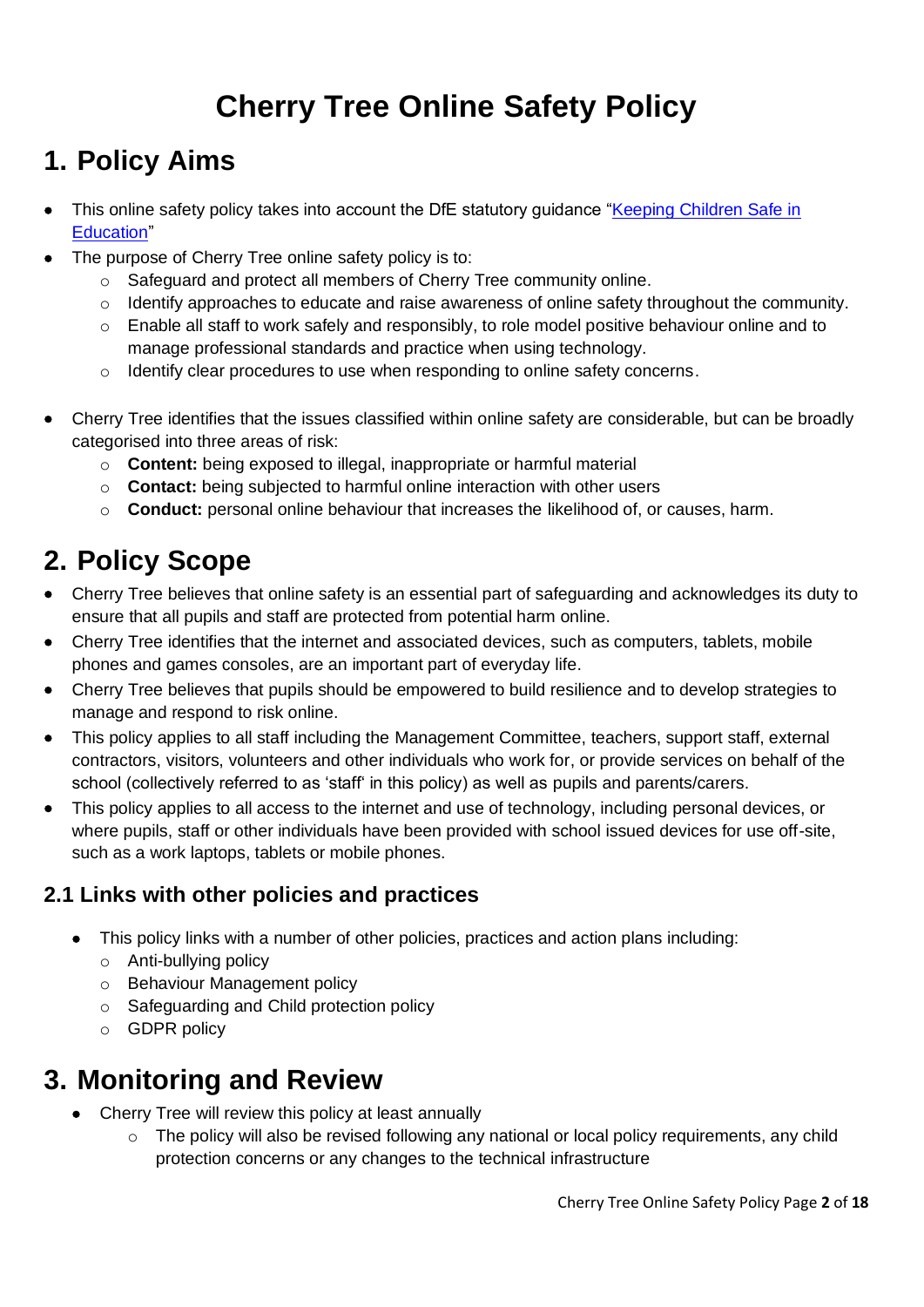- We will ensure that we regularly monitor internet use and evaluate online safety mechanisms to ensure that this policy is consistently applied.
- To ensure they have oversight of online safety, the Headteacher will be informed of online safety concerns, as appropriate.
- Any issues identified will be incorporated into the school's action planning.

## **4. Roles and Responsibilities**

• Cherry Tree recognises that all members of the school community have important roles and responsibilities to play with regards to online safety.

#### **4.1 The leadership and management team will:**

- Ensure that online safety is viewed as a safeguarding issue and that practice is in line with national and local recommendations and requirements.
- Ensure there are appropriate and up-to-date policies regarding online safety.
- Ensure that suitable and appropriate filtering and monitoring systems are in place.
- Work with technical staff to monitor the safety and security of school systems and networks.
- Ensure that online safety is embedded within a progressive whole school curriculum, which enables all pupils to develop an age-appropriate understanding of online safety.
- Support the online safety lead by ensuring they have sufficient time and resources to fulfil their online safety responsibilities.
- Ensure there are robust reporting channels for the school community to access regarding online safety concerns.
- Ensure that appropriate risk assessments are undertaken regarding the safe use of technology. Audit and evaluate online safety practice to identify strengths and areas for improvement.

#### **4.2 The Designated Safeguarding Lead (DSL) will:**

- Act as a named point of contact on all online safeguarding issues and liaise with other members of staff or other agencies, as appropriate.
- Keep up-to-date with current research, legislation and trends regarding online safety and communicate this with the school community, as appropriate.
- Ensure all members of staff receive regular, up-to-date and appropriate online safety training.
- Work with staff to coordinate participation in local and national events to promote positive online behaviour, such as Safer Internet Day.
- Maintain records of online safety concerns, as well as actions taken, as part of the schools safeguarding recording mechanisms.
- Report online safety concerns, as appropriate, to the Headteacher and Management Committee.
- Work with the senior leadership team to review and update online safety policies on a regular basis.

#### **4.3 It is the responsibility of all members of staff to:**

- Contribute to the development of online safety policies.
- Read and adhere to the online safety policy.
- Take responsibility for the security of school systems and the data they use or have access to.

Cherry Tree Online Safety Policy Page **3** of **18**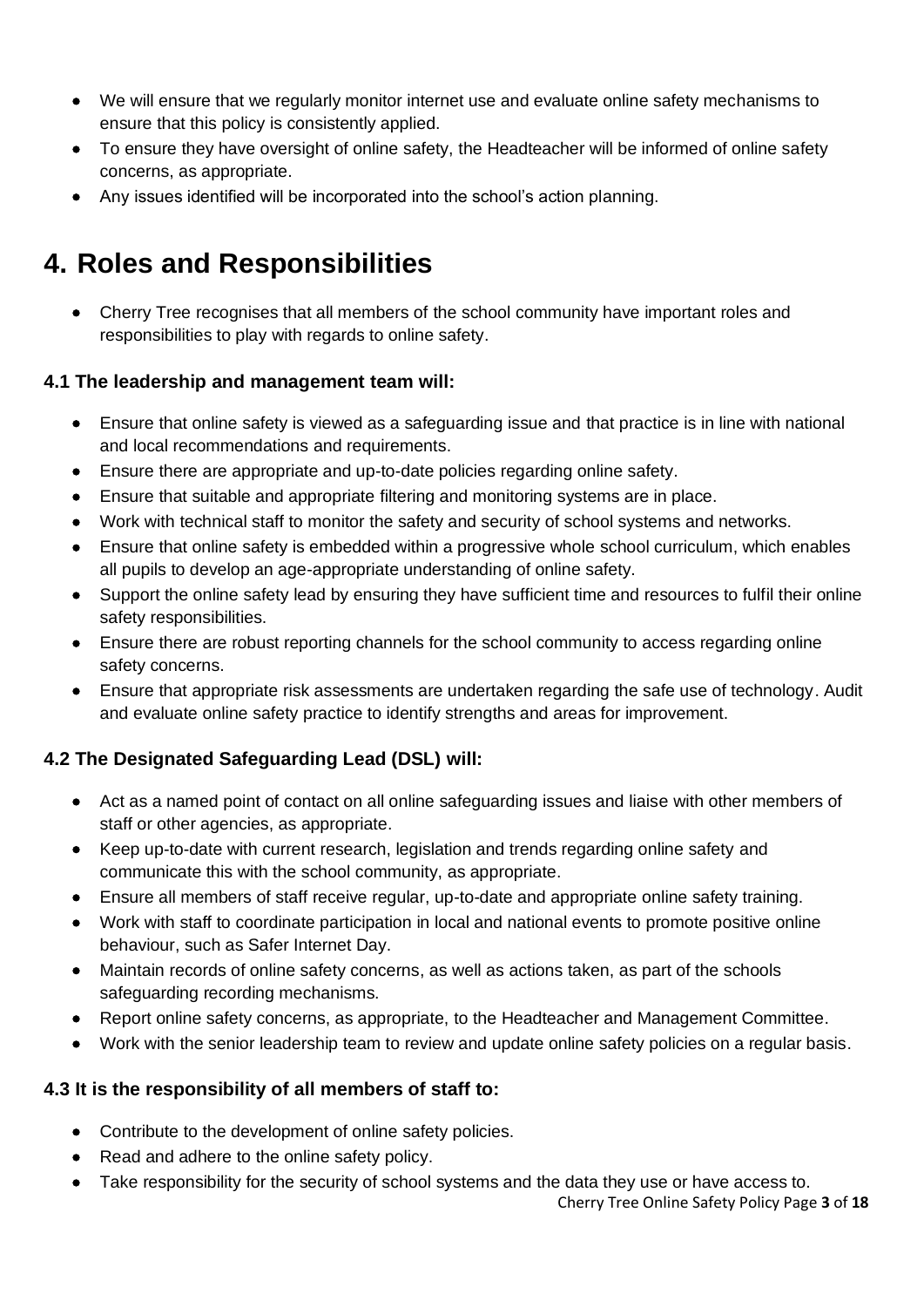- Model good practice when using technology and maintain a professional level of conduct in their personal use of technology, both on and off site.
- Embed online safety education in curriculum delivery, wherever possible.
- Have an awareness of a range of online safety issues and how they may be experienced by the children in their care.
- Identify online safety concerns and take appropriate action by following the school's safeguarding policies and procedures.
- Know when and how to escalate online safety issues, including signposting to appropriate support, internally and externally.
- Take personal responsibility for professional development in this area.

#### **4.4 It is the responsibility of staff managing the technical environment to:**

- Provide technical support and perspective to the DSL and senior leadership team, especially in the development and implementation of appropriate online safety policies and procedures.
- Implement appropriate security measures to ensure that the school's IT infrastructure/system is secure and not open to misuse or malicious attack, whilst allowing learning opportunities to be maximised.
- Ensure that the schools filtering policy is applied and updated on a regular basis; responsibility for its implementation is shared with the leadership team.
- Report any filtering breaches to the DSL and leadership team, as well as, the school's Internet Service Provider or other services, as appropriate.
- Ensure that any safeguarding concerns, identified through monitoring or filtering breaches are reported to the DSL, in accordance with the school's safeguarding procedures.

### **4.5 It is the responsibility of pupils (at a level that is appropriate to their individual age, ability and vulnerabilities) to:**

- Engage in age appropriate online safety education opportunities.
- Contribute to the development of online safety policies.
- Respect the feelings and rights of others both on and offline.
- Take responsibility for keeping themselves and others safe online.
- Seek help from a trusted adult, if there is a concern online, and support others that may be experiencing online safety issues.

#### **4.6 It is the responsibility of parents and carers to:**

- Support the school in their online safety approaches by discussing online safety issues with their children and reinforce appropriate, safe online behaviours at home.
- Role model safe and appropriate use of technology and social media.
- Abide by the schools home-school agreement
- Identify changes in behaviour that could indicate that their child is at risk of harm online.
- Seek help and support from the school, or other appropriate agencies, if they or their child encounter risk or concerns online.
- Contribute to the development of the school online safety policies.
- Take responsibility for their own awareness in relation to the risks and opportunities posed by new and emerging technologies.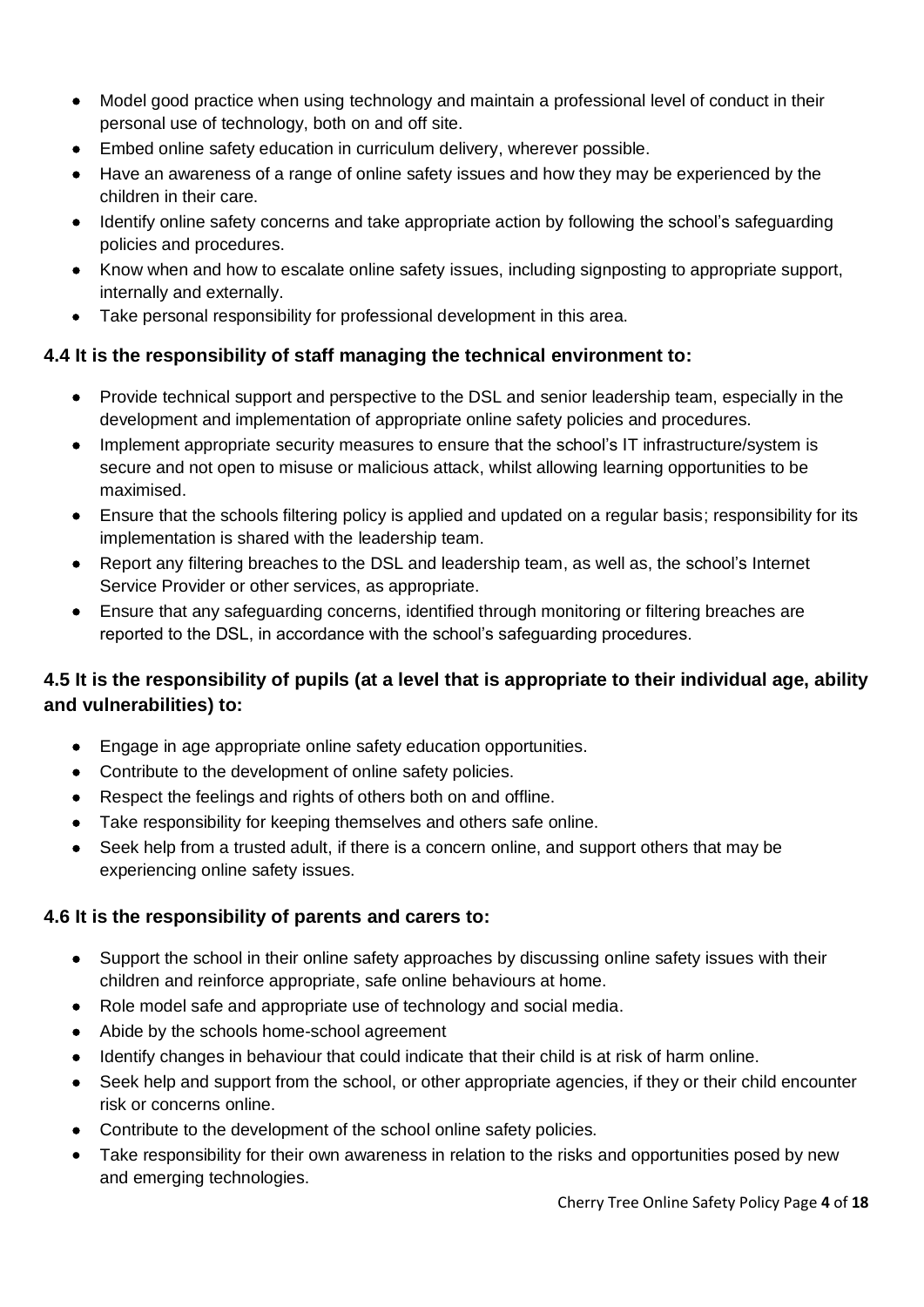## **5. Education and Engagement Approaches**

## **5.1 Education and engagement with pupils**

- The school will establish and embed a progressive online safety curriculum throughout the whole school, to raise awareness and promote safe and responsible internet use amongst pupils by:
	- $\circ$  Ensuring education regarding safe and responsible use precedes internet access.
	- $\circ$  Including online safety in the PSD, RSE and Computing programmes of study, covering use both at home and school.
	- $\circ$  Reinforcing online safety messages whenever technology or the internet is in use.
	- o Educating pupils in the effective use of the internet to research; including the skills of knowledge location, retrieval and evaluation.
	- o Teaching pupils to be critically aware of the materials they read and shown how to validate information before accepting its accuracy.
- The school will support pupils to read and understand the safe use of computer equipment in a way which suits their age and ability by:
	- o Informing pupils that network and internet use will be monitored for safety and security purposes and in accordance with legislation.
	- o Implementing appropriate peer education approaches.
	- o Providing online safety education and training as part of the transition programme across the key stages and when moving between establishments.
	- o Seeking pupil voice when writing and developing school online safety policies and practices, including curriculum development and implementation.
	- $\circ$  Using support, such as external visitors, where appropriate, to complement and support the school's internal online safety education approaches.

## **5.1.1 Vulnerable Pupils**

- Cherry Tree is aware that some pupils are considered to be more vulnerable online due to a range of factors. This may include, but is not limited to children in care, children with Special Educational Needs and Disabilities (SEND) or mental health needs, children with English as an additional language (EAL) and children experiencing trauma or loss.
- Cherry Tree will ensure that differentiated and ability appropriate online safety education, access and support is provided to vulnerable pupils.

## **5.2 Training and engagement with staff**

The school will:

- Provide and discuss the online safety policy with all members of staff as part of induction.
- Provide up-to-date and appropriate online safety training for all staff on a regular basis, with at least annual updates.
	- $\circ$  This will cover the potential risks posed to pupils (Content, Contact and Conduct) as well as our professional practice expectations.
- Make staff aware that school systems are monitored, and activity can be traced to individual users; staff will be reminded to behave professionally and in accordance with school's policies when accessing school systems and devices.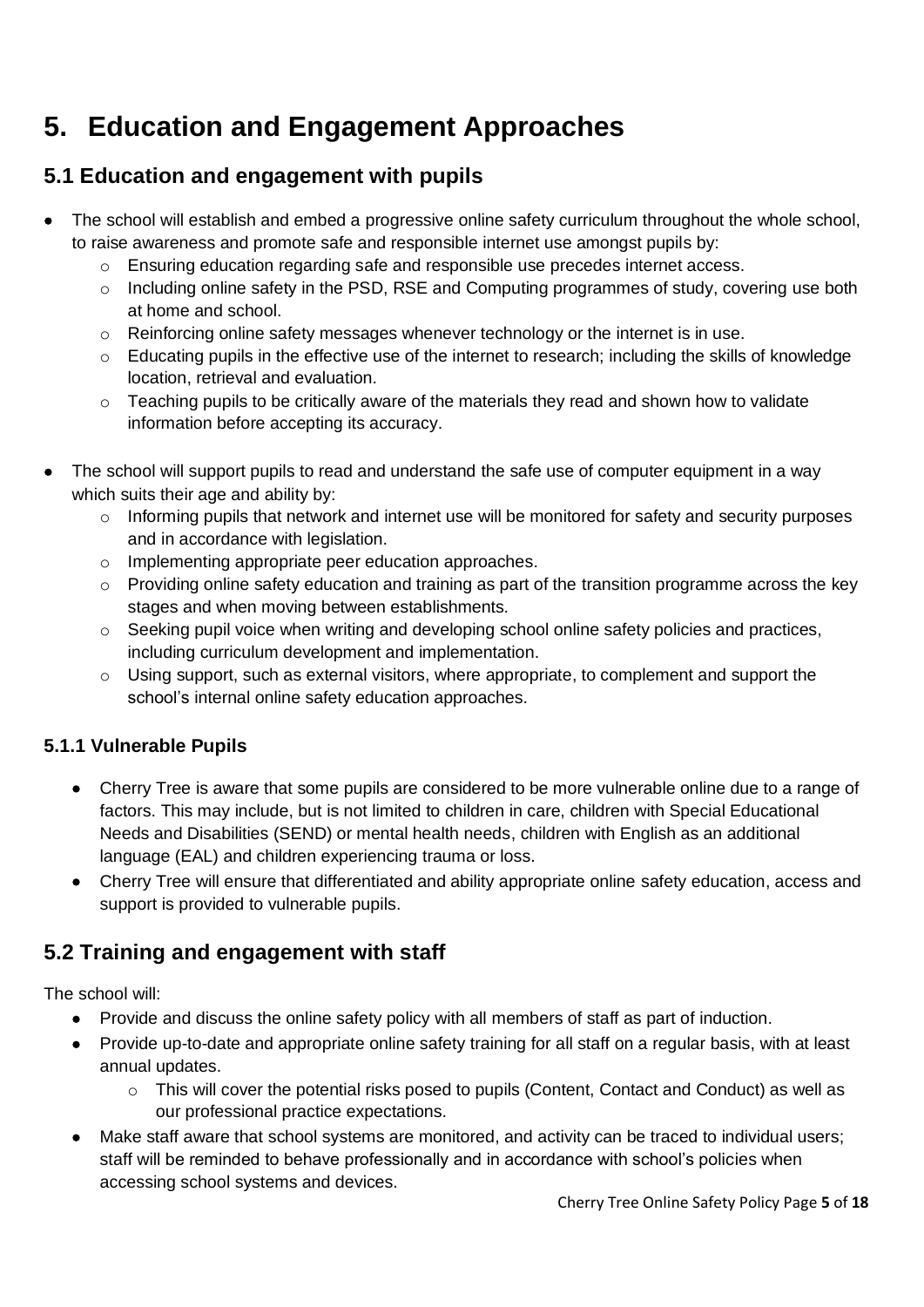- Make staff aware that their online conduct out of school, including personal use of social media, could have an impact on their professional role and reputation within school.
- Highlight useful educational resources and tools which staff should use, according to the age and ability of the pupils.
- Ensure all members of staff are aware of the procedures to follow regarding online safety concerns affecting pupils, colleagues or other members of the school community.

### **5.3 Awareness and engagement with parents and carers**

- Cherry Tree recognises that parents and carers have an essential role to play in enabling children to become safe and responsible users of the internet and associated technologies.
- The school will build a partnership approach to online safety with parents and carers by:
	- o Providing information and guidance on online safety in a variety of formats.
	- $\circ$  Drawing their attention to the school online safety policy and expectations in newsletters, letters, our prospectus and on our website.

## **6. Reducing Online Risks**

- Cherry Tree recognises that the internet is a constantly changing environment with new apps, devices, websites and material emerging at a rapid pace. We will:
	- $\circ$  Regularly review the methods used to identify, assess and minimise online risks.
	- o Examine emerging technologies for educational benefit and undertake appropriate risk assessments before use in school is permitted.
	- $\circ$  Ensure that appropriate filtering and monitoring is in place and take all reasonable precautions to ensure that users can only access appropriate material.
	- $\circ$  Due to the global and connected nature of the internet, it is not possible to guarantee that unsuitable material cannot be accessed via a school computer or device.
- All members of the school community are made aware of the school's expectations regarding safe and appropriate behaviour online and the importance of not posting any content, comments, images or videos which could cause harm, distress or offence to members of the community. This is clearly highlighted through a variety of education and training approaches.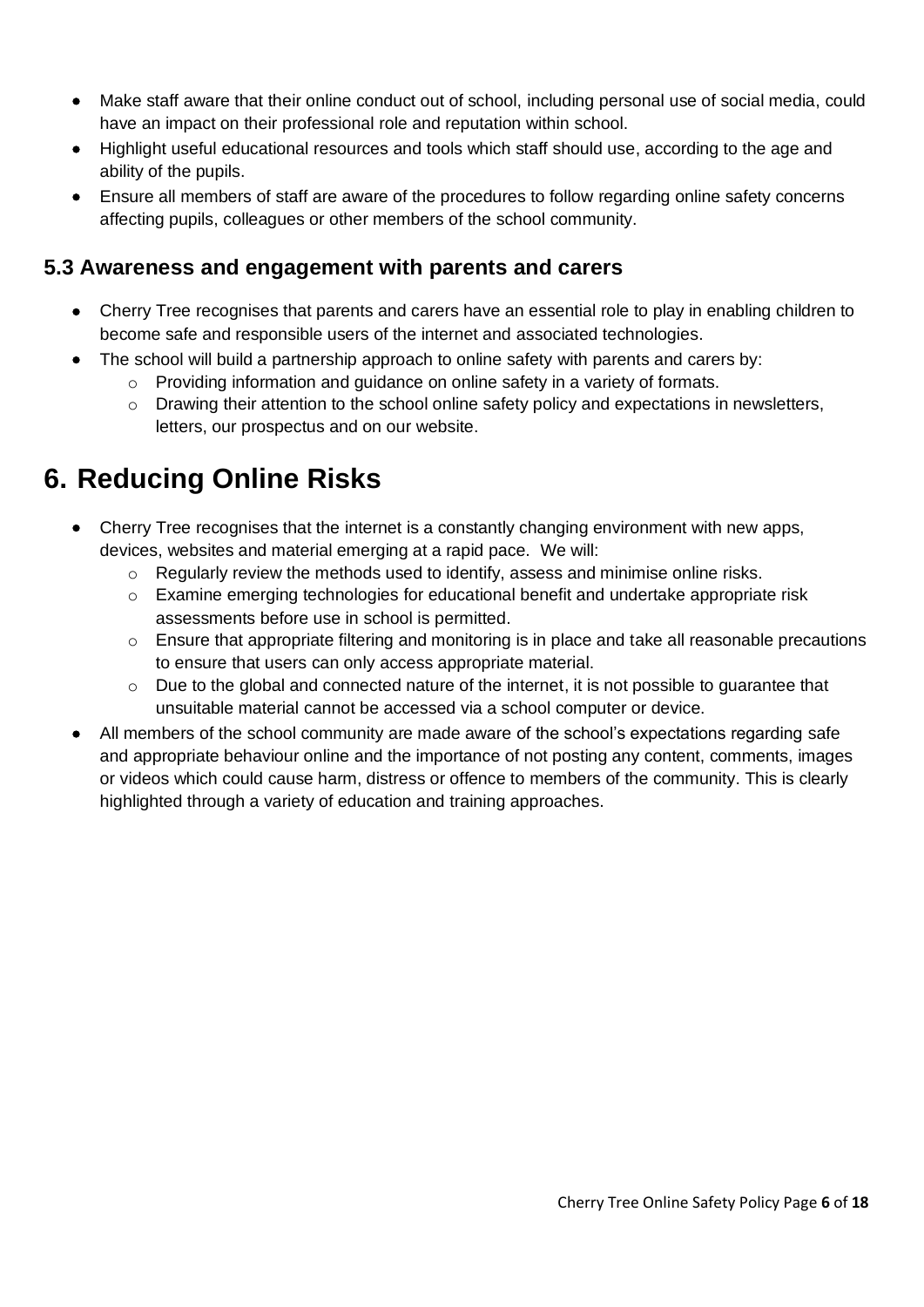## **7. Safer Use of Technology**

## **7.1 Classroom Use**

- All school owned devices will be used in accordance with appropriate safety and security measures in place.
- The school uses Qustodio monitoring programme which is checked daily and any concerns and actions logged by the School Office Manager and reported to the DSL.
- Members of staff will always evaluate websites, tools and apps fully before use in the classroom or recommending for use at home.
- The school will use age appropriate search tools to identify which tool best suits the needs of our community.
- The school will ensure that the use of internet-derived materials, by staff and pupils, complies with copyright law and acknowledge the source of information.
- Supervision of pupils will be appropriate to their age and ability.
	- o **Key Stage 3, 4, 5**
		- Pupils will be appropriately supervised when using technology, according to their ability and understanding. This will be decide on the individual pupil's risk assessment

### **7.2 Managing Internet Access**

- The school will maintain a written record of users who are granted access to the school's devices and systems.
- All staff and pupils will read and sign an Acceptable Use Agreement before being given access to the school computer system, IT resources or internet.
- All visitors will be made aware that they must not use any internet devices without permission form the Headteacher or School Operations Manager.

## **7.3 Filtering and Monitoring**

*Note: A guide for education settings about establishing 'appropriate levels' of filtering and monitoring can be found at: [https://www.saferinternet.org.uk/advice-centre/teachers-and-school-staff/appropriate-filtering-and](https://www.saferinternet.org.uk/advice-centre/teachers-and-school-staff/appropriate-filtering-and-monitoring)[monitoring](https://www.saferinternet.org.uk/advice-centre/teachers-and-school-staff/appropriate-filtering-and-monitoring)*

#### **7.3.1 Decision Making**

- Cherry Tree Management Committee members and leaders have ensured that the school has age and ability appropriate filtering and monitoring in place, to limit children's exposure to online risks.
- The Committee members and leaders are aware of the need to prevent "over blocking", as that may unreasonably restrict what children can be taught, with regards to online activities and safeguarding.
- Changes to the filtering and monitoring approach will be risk assessed by staff with educational and technical experience and, where appropriate, with consent from the leadership team; all changes to the filtering policy are logged and recorded.
- The leadership team will ensure that regular checks are made to ensure that the filtering and monitoring methods are effective and appropriate.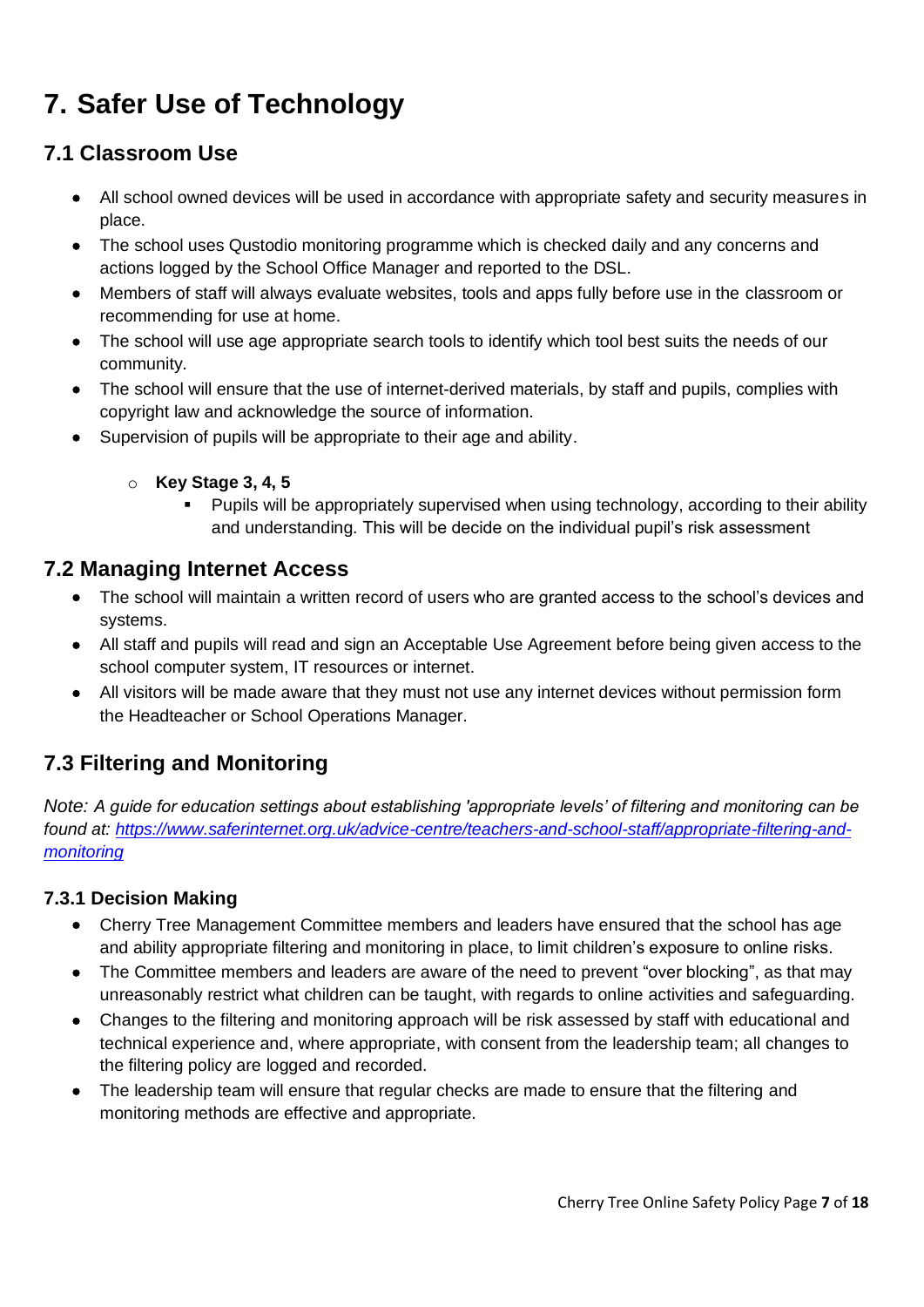• All members of staff are aware that they cannot rely on filtering and monitoring alone to safeguard pupils; effective classroom management and regular education about safe and responsible use is essential.

### **7.3.2 Filtering**

- The school uses Qustodio which blocks sites which can be categorised as: pornography, racial hatred, extremism, gaming and sites of an illegal nature.
	- $\circ$  The school filtering system blocks all sites on the [Internet Watch Foundation](https://www.iwf.org.uk/) (IWF) list.
- The school works with ITbytes to ensure that our filtering policy is continually reviewed.

#### *Dealing with Filtering breaches*

- The school has a clear procedure for reporting filtering breaches.
	- $\circ$  If pupils discover unsuitable sites, they will be required to immediately report it to a staff member
	- $\circ$  The member of staff will report the concern (including the URL of the site if possible) to the Designated Safeguarding Lead and/or technical staff.
	- o The breach will be recorded and escalated as appropriate.
	- o Parents/carers will be informed of filtering breaches involving their child.
- Any material that the school believes is illegal will be reported immediately to the appropriate agencies, such as: IWF, Kent Police or CEOP.

### **7.3.4 Monitoring**

- The school will appropriately monitor internet use on all school owned or provided internet enabled devices. This is achieved by:
	- $\circ$  This will be achieved physical monitoring and web access (reviewing logfile information) and via technology monitoring services.
- All users will be informed that use of school systems can be monitored and that all monitoring will be in line with data protection, human rights and privacy legislation.

## **7.4 Managing Personal Data Online**

• Personal data will be recorded, processed, transferred and made available online in accordance with the General Data Protection Regulations 2018.

## **7.5 Security and Management of Information Systems**

- The school takes appropriate steps to ensure the security of our information systems, including:
	- o Virus protection being updated regularly.
	- $\circ$  Encryption for personal data sent over the Internet or taken off site (such as via portable media storage) or access via appropriate secure remote access systems.
	- $\circ$  Not using portable media without specific permission; portable media will be checked by an anti-virus /malware scan before use.
	- o Not downloading unapproved software to work devices or opening unfamiliar email attachments.
	- o Regularly checking files held on the school's network,
	- $\circ$  The appropriate use of user logins and passwords to access the school network.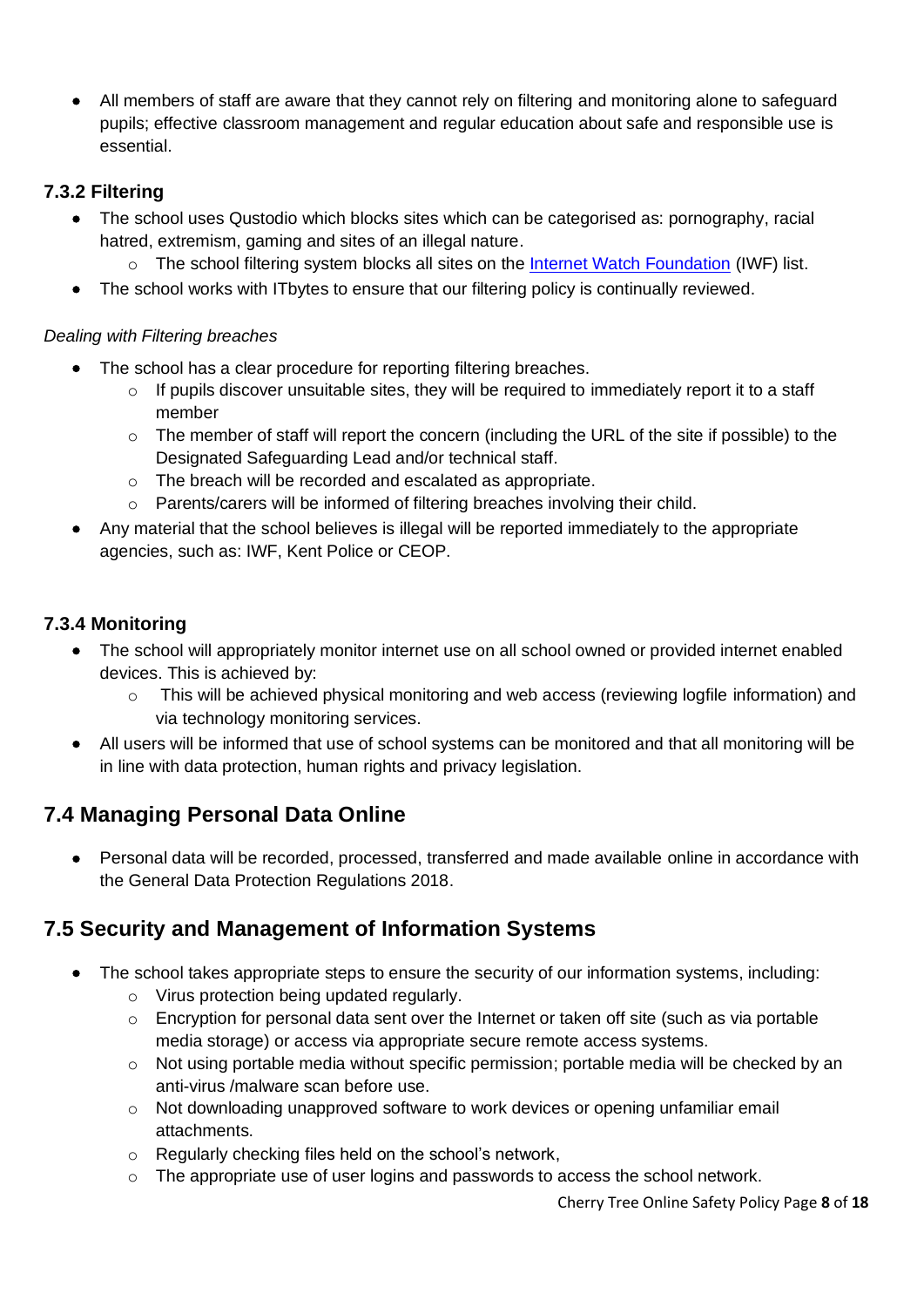- Specific user logins and passwords will be enforced for all pupils and staff
- o All users are expected to log off or lock their screens/devices if systems are unattended.

## **7.6 Managing the Safety of the School Website**

- The school will ensure that information posted on our website meets the requirements as identified by the Department for Education (DfE).
- The school will ensure that our website complies with quidelines for publications including: accessibility; data protection; respect for intellectual property rights; privacy policies and copyright.
- Staff or pupils' personal information will not be published on our website; the contact details on the website will be the school address, email and telephone number.
- The administrator account for the school website will be secured with an appropriately strong password.
- The school will post appropriate information about safeguarding, including online safety, on the school website for members of the community.

## **7.7 Managing Email**

- Access to school email systems will always take place in accordance with Data protection legislation
	- $\circ$  The forwarding of any chain messages/emails is not permitted. Spam or junk mail will be blocked and reported to the email provider.
	- o Any electronic communication which contains sensitive or personal information will only be sent using secure and encrypted email.
	- o School email addresses and other official contact details will not be used for setting up personal social media accounts.
- Members of the school community will immediately tell any staff member if they receive offensive communication, and this will be recorded in the school safeguarding files/records.
- Excessive social email use can interfere with teaching and learning and will be restricted; access to external personal email accounts may be blocked in school.
- The school will have a dedicated email for reporting wellbeing and pastoral issues. This inbox will be managed by designated and trained staff.

### **7.7.1 Staff**

- The use of personal email addresses by staff for any official school business is not permitted.
- Members of staff are encouraged to have an appropriate work life balance when responding to email.

#### **7.7.2 Pupils**

- Pupils will use school provided email accounts for educational purposes.
- Pupils will sign AUA and will receive education regarding safe and appropriate email etiquette before access is permitted.

### **7.7.3 Management of Applications (apps) used to Record Children's Progress**

- The Headteacher is ultimately responsible for the security of any data or images held of children. As such, they will ensure that the use of tracking systems is appropriately risk assessed prior to use, and that they are used in accordance with data protection legislation
- In order to safeguard pupils data: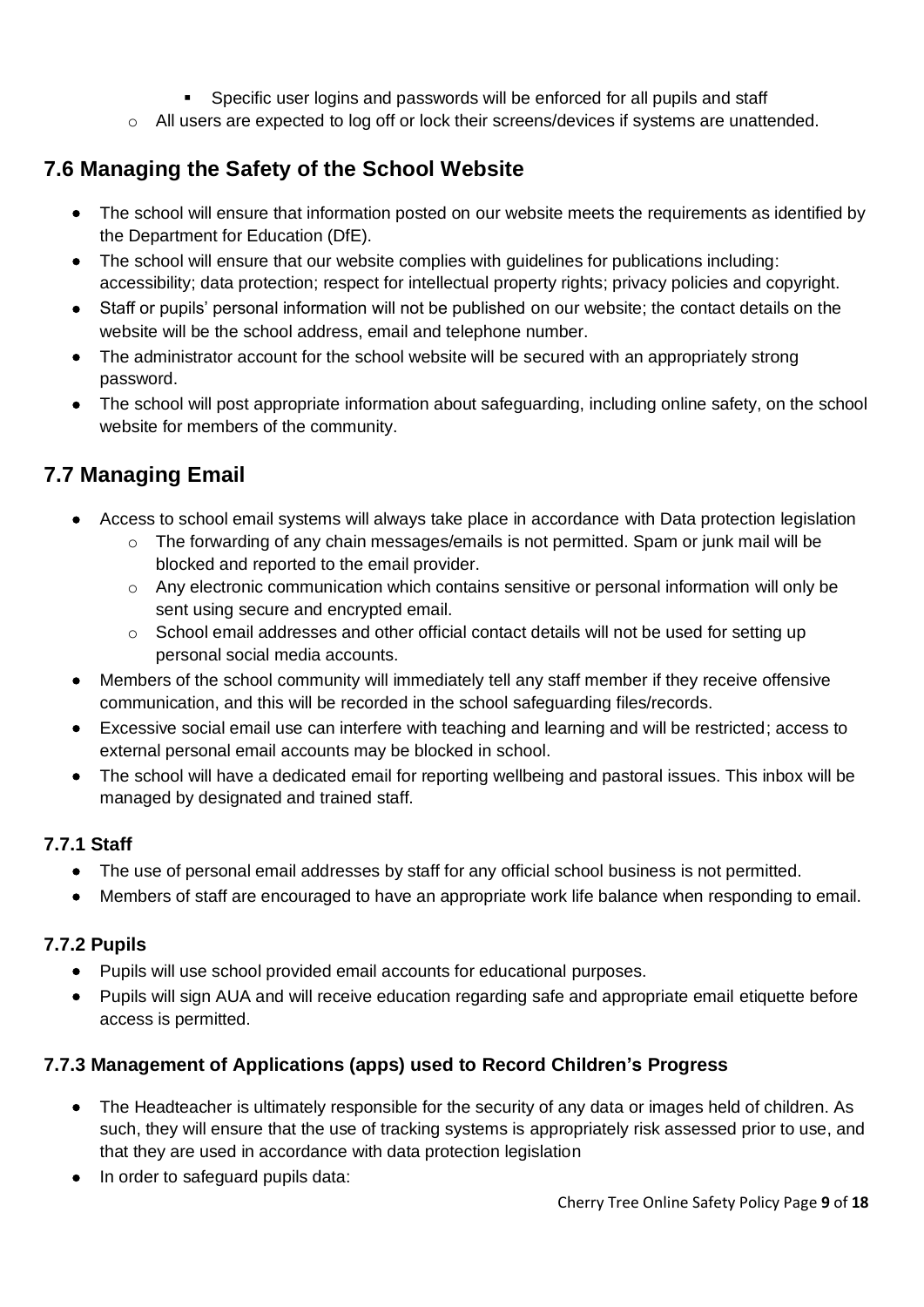- $\circ$  Only school issued devices will be used for apps that record and store children's personal details, attainment or photographs.
- $\circ$  Personal staff mobile phones or devices will not be used to access or upload content to any apps which record and store children's personal details, attainment or images.
- o School devices will be appropriately encrypted if taken off site, to reduce the risk of a data security breach, in the event of loss or theft.
- $\circ$  All users will be advised regarding safety measures, such as using strong passwords and logging out of systems.
- o Parents and carers will be informed of the expectations regarding safe and appropriate use, prior to being given access; for example, not sharing passwords or images.

## **8. Social Media**

## **8.1 Expectations**

- The expectations' regarding safe and responsible use of social media applies to all members of Cherry Tree community.
	- o The use of social media during school hours for personal use **is not** permitted.
- Concerns regarding the online conduct of any member of Cherry Tree community on social media, should be reported to the school and will be managed in accordance with our Anti-bullying, Allegations against staff, Behaviour and Child protection policies.

## **8.2 Staff Personal Use of Social Media**

- The safe and responsible use of social networking, social media and personal publishing sites will be discussed with all members of staff as part of staff induction and will be revisited and communicated via regular staff training opportunities.
- Safe and professional behaviour will be outlined for all members of staff (including volunteers) as part of the school Code of conduct within the AUA.

### *Reputation*

- All members of staff are advised that their online conduct on social media can have an impact on their role and reputation within school. Civil, legal or disciplinary action may be taken if they are found to bring the profession or institution into disrepute, or if something is felt to have undermined confidence in their professional abilities.
- All members of staff are advised to safeguard themselves and their privacy when using social media sites. Advice will be provided to staff via staff training and by sharing appropriate guidance and resources on a regular basis. This will include (but is not limited to):
	- o Setting the privacy levels of their personal sites as strictly as they can.
	- o Being aware of location sharing services.
	- o Opting out of public listings on social networking sites.
	- o Logging out of accounts after use.
	- o Keeping passwords safe and confidential.
	- o Ensuring staff do not represent their personal views as that of the school.
- Members of staff are encouraged not to identify themselves as employees of Cherry Tree on their personal social networking accounts. This is to prevent information on these sites from being linked with the school and also to safeguard the privacy of staff members.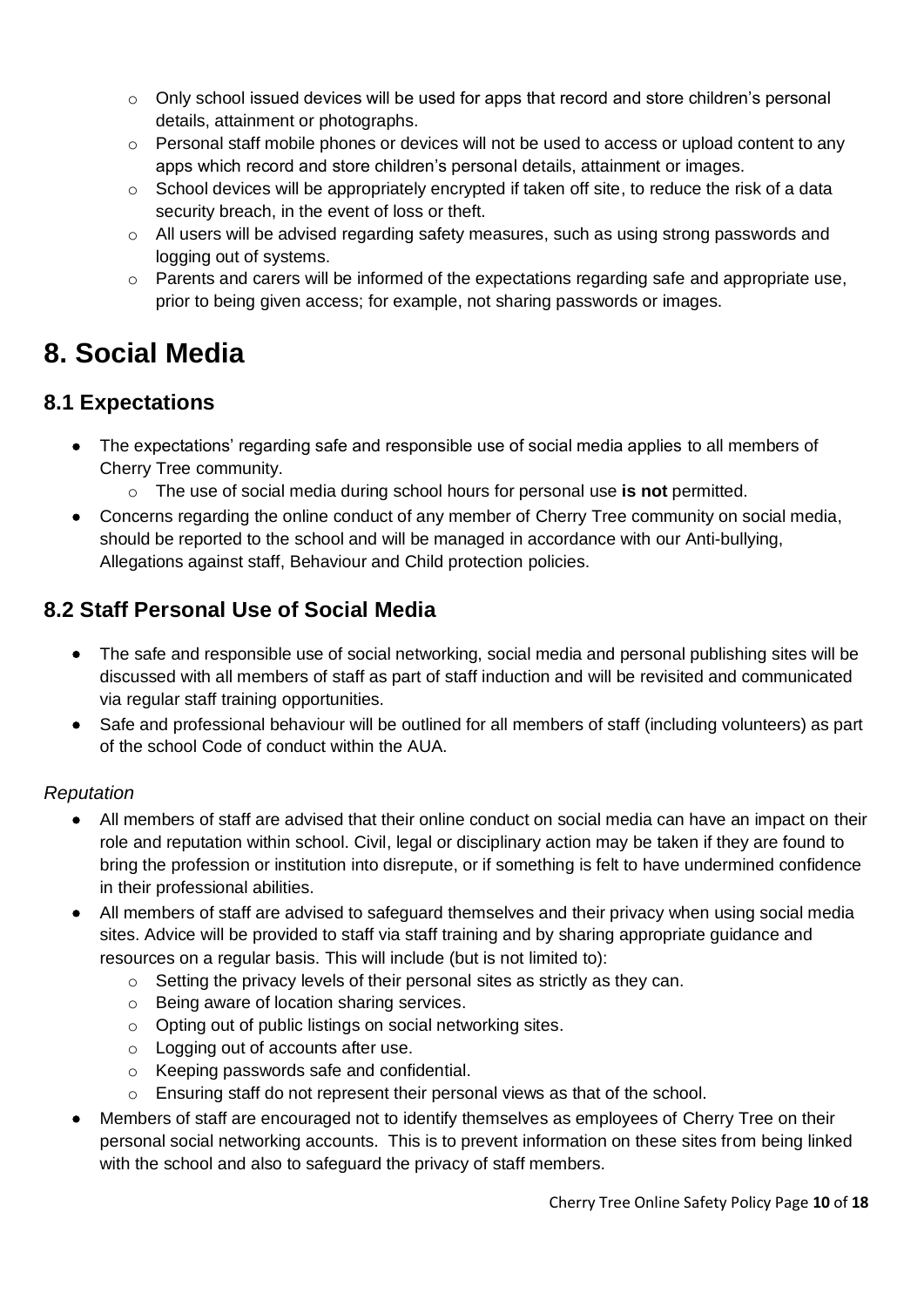- All members of staff are encouraged to carefully consider the information, including text and images, they share and post online and to ensure that their social media use is compatible with their professional role and is in accordance with school's policies and the wider professional and legal framework.
	- $\circ$  Information and content that staff members have access to as part of their employment, including photos and personal information about pupils and their family members or colleagues will not be shared or discussed on social media sites.
- Members of staff will notify the Leadership Team immediately if they consider that any content shared on social media sites conflicts with their role in the school.

#### *Communicating with pupils and parents and carers*

- All members of staff are advised not to communicate with or add as 'friends' any current or past pupils or current or past pupils' family members via any personal social media sites, applications or profiles.
	- $\circ$  Any pre-existing relationships or exceptions that may compromise must be discussed with Designated Safeguarding Lead and/or the Headteacher.
- Staff will not use personal social media accounts to make contact with pupils or parents, nor should any contact be accepted, except in circumstance whereby prior approval has been given by the Headteacher.
- Any communication from pupils and parents received on personal social media accounts will be reported to the schools Designated Safeguarding Lead.

## **8.3 Pupils' Personal Use of Social Media**

- Safe and appropriate use of social media will be taught to pupils as part of an embedded and progressive education approach, via age appropriate sites and resources.
- Pupils will be advised:
	- o To consider the benefits and risks of sharing personal details on social media sites which could identify them and/or their location. Examples would include real/full name, address, mobile or landline phone numbers, school attended, other social media contact details, email addresses, full names of friends/family, specific interests and clubs.
	- $\circ$  To only approve and invite known friends on social media sites and to deny access to others by making profiles private/protected.
	- o Not to meet any online friends without a parent/carer or other responsible adult's permission and only when a trusted adult is present.
	- o To use safe passwords.
	- $\circ$  To use social media sites which are appropriate for their age and abilities.
	- $\circ$  How to block and report unwanted communications and report concerns both within school and externally.

## **9. Use of Personal Devices and Mobile Phones**

• Cherry Tree recognises that personal communication through mobile technologies is an accepted part of everyday life for pupils, staff and parents/carers, but technologies need to be used safely and appropriately within school where permission is given.

## **9.1 Expectations**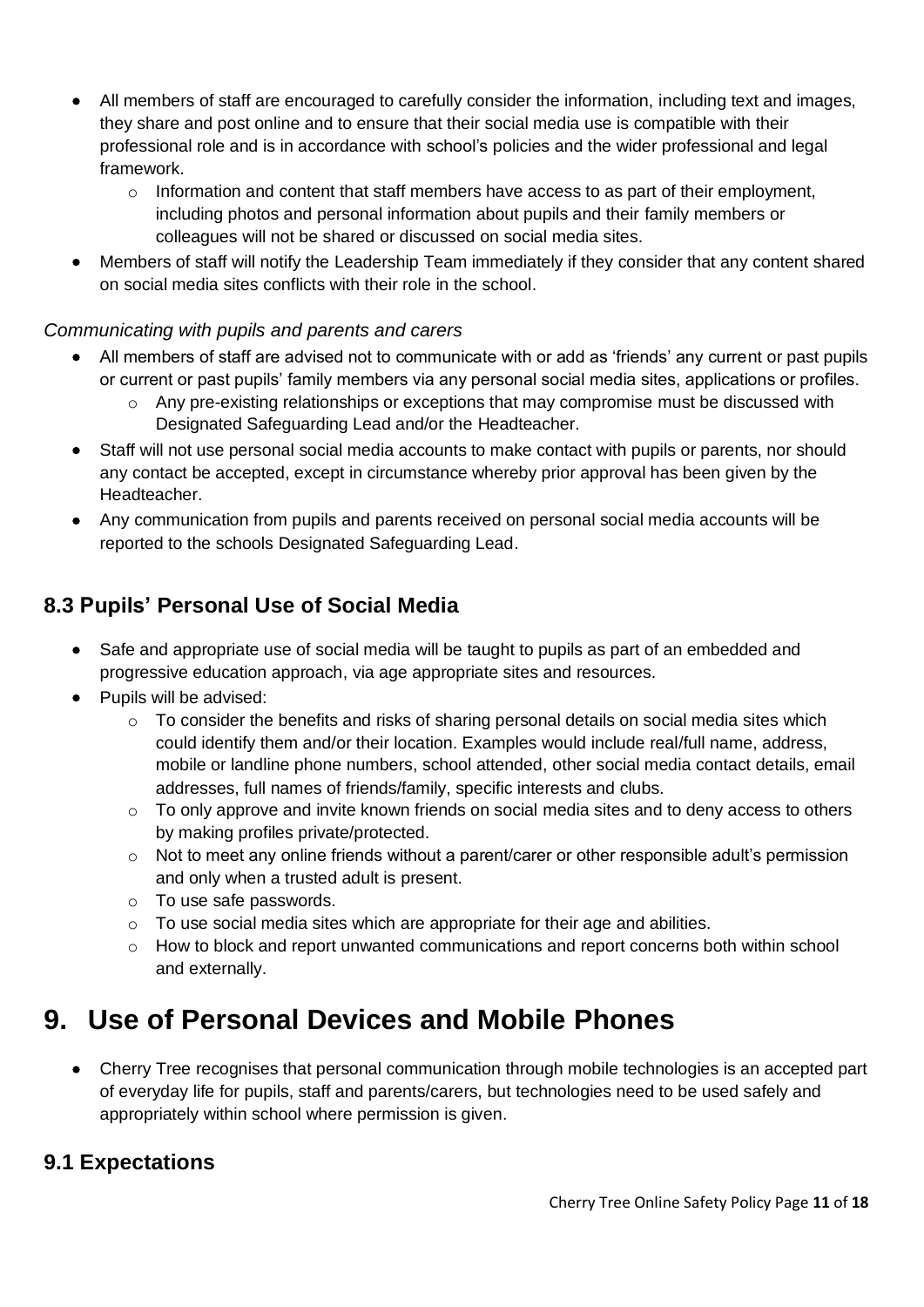- All use of personal devices and mobile phones will take place in accordance with the law and other appropriate school policies, including, but not limited to: Anti-bullying, Behaviour and Child protection.
- Electronic devices of any kind that are brought onto site must be handed into the office on arrival and are not permitted in the classrooms without permission from the Headteacher or School Operations Manager

## **9.2 Staff Use of Personal Devices and Mobile Phones**

- Members of staff will ensure that use of personal phones and devices takes place in accordance with the law, as well as, relevant school policy and procedures, such as: Confidentiality, Child protection, Data security and Acceptable use.
- Staff will be advised to:
	- $\circ$  Keep mobile phones and personal devices in a safe and secure place during lesson time Keep mobile phones and personal devices switched off or switched to 'silent' mode during lesson times.
	- o Ensure that Bluetooth or other forms of communication (such as 'airdrop') are hidden or disabled during lesson times.
	- $\circ$  Not use personal devices during teaching periods, unless written permission has been given by the Headteacher, such as in emergency circumstances.
	- $\circ$  Ensure that any content bought onto site via mobile phones and personal devices are compatible with their professional role and expectations.
- Members of staff are not permitted to use their own personal phones or devices for contacting pupils or parents and carers.
	- $\circ$  Any pre-existing relationships, which could undermine this, will be discussed with the Designated Safeguarding Lead or Headteacher.
- Staff will not use personal devices, such as: mobile phones, tablets or cameras:
	- $\circ$  To take photos or videos of pupils and will only use work-provided equipment for this purpose.
	- o Directly with pupils and will only use work-provided equipment during lessons/educational activities.
- If a member of staff breaches the school policy, action will be taken in line with the school behaviour and allegations policy
	- o If a member of staff is thought to have illegal content saved or stored on a mobile phone or personal device or have committed a criminal offence, the police will be contacted.

## **9.3 Visitors' Use of Personal Devices and Mobile Phones**

- Parents, carers and visitors (including volunteers and contractors) must use their mobile phones and personal devices in accordance with the school's associated policies, such as: Anti-bullying, Behaviour and Child protection.
- The school will ensure appropriate signage and information is displayed to inform parents, carers and visitors of expectations of use.
- Members of staff are expected to challenge visitors if they have concerns and will always inform the Designated Safeguarding Lead of any breaches of school policy.

## **9.4 Officially provided mobile phones and devices**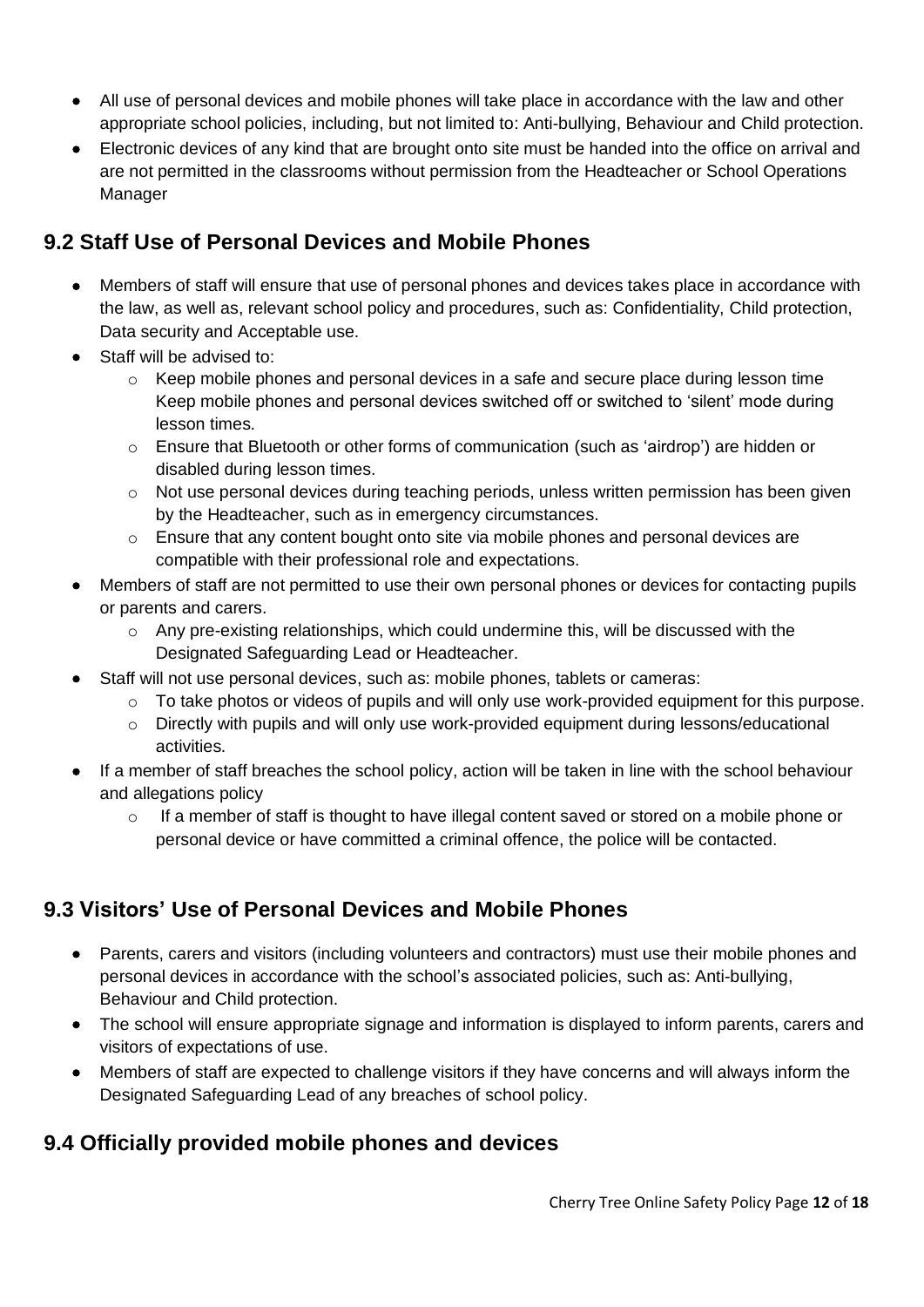- Members of staff will be issued with a work phone number and email address, where contact with pupils or parents/ carers is required.
- School mobile phones and devices will be suitably protected via a passcode/password/pin and must only be accessed or used by members of staff.

## **10. Responding to Online Safety Incidents and Concerns**

- All members of the school community will be made aware of the reporting procedure for online safety concerns, including: breaches of filtering, youth produced sexual imagery (sexting), cyberbullying and illegal content.
- All members of the community must respect confidentiality and the need to follow the official school procedures for reporting concerns.
	- $\circ$  Pupils, parents and staff will be informed of the school's complaints procedure
- The school requires staff, parents, carers and pupils to work in partnership to resolve online safety issues.
- After any investigations are completed, the school will debrief, identify lessons learnt and implement any policy or curriculum changes as required.
- If the school is unsure how to proceed with an incident or concern, the DSL will seek advice from the Local Education Safeguarding Team.
- Where there is suspicion that illegal activity has taken place, the school will contact the Local Education Safeguarding Team or Kent Police using 101, or 999 if there is immediate danger or risk of harm.
- If an incident or concern needs to be passed beyond the school community (for example if other local schools are involved or the public may be at risk), the school will speak with Kent Police and/or the Education Safeguarding Team first, to ensure that potential investigations are not compromised.

#### **10.1 Concerns about Pupils Welfare**

- The DSL will be informed of any online safety incidents involving safeguarding or child protection concerns.
	- $\circ$  The DSL will record these issues in line with the school's child protection policy.
- The DSL will ensure that online safety concerns are escalated and reported to relevant agencies in line with the Kent Safeguarding Children's thresholds and procedures.
- The school will inform parents and carers of any incidents or concerns involving their child, as and when required.

#### **10.2 Staff Misuse**

- Any complaint about staff misuse will be referred to the Headteacher, according to the Allegations policy.
- Any allegations regarding a member of staff's online conduct will be discussed with the LADO (Local Authority Designated Officer).
- Appropriate action will be taken in line with the Staff Disciplinary, Conduct and Grievance Policy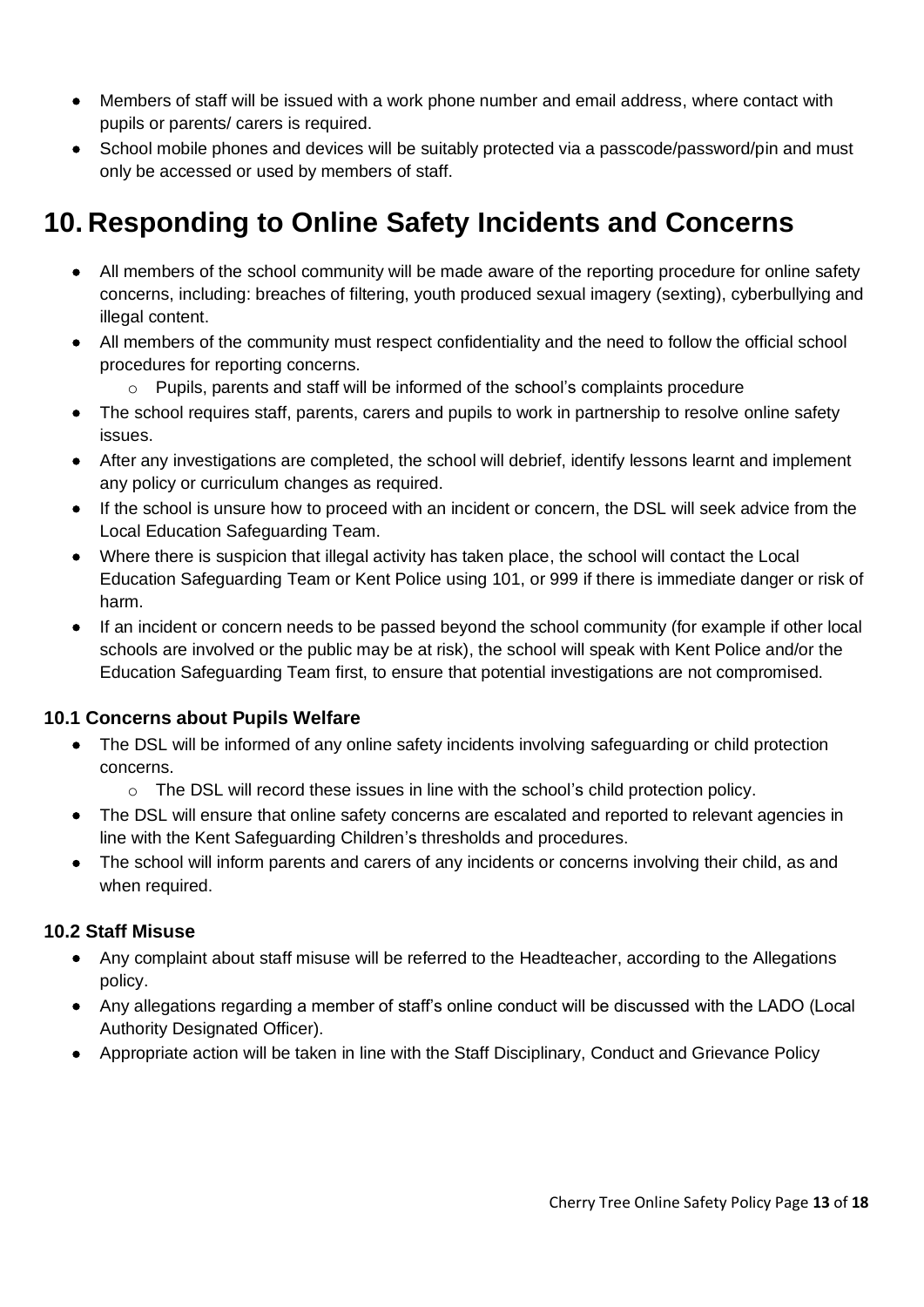## **11. Procedures for Responding to Specific Online Incidents or Concerns**

### **11.1 Youth Produced Sexual Imagery or "Sexting"**

- Cherry Tree recognises youth produced sexual imagery (known as "sexting") as a safeguarding issue; therefore, all concerns will be reported to and dealt with by the Designated Safeguarding Lead.
- The school will follow the advice as set out in the non-statutory UKCCIS quidance: 'Sexting in schools' [and colleges: responding to incidents and safeguarding young people'](https://www.gov.uk/government/groups/uk-council-for-child-internet-safety-ukccis) and KSCMP guidance: "Responding to youth produced sexual imagery".
- Cherry Tree will ensure that all members of the community are made aware of the potential social, psychological and criminal consequences of 'sexting' by implementing preventative approaches, via a range of age and ability appropriate educational methods
- The school will ensure that all members of the community are aware of sources of support regarding youth produced sexual imagery.

### **11.1.1 Dealing with 'Sexting'**

- If the school are made aware of an incident involving the creation or distribution of youth produced sexual imagery, the school will:
	- o Act in accordance with our Child protection and Safeguarding policies and the Kent Safeguarding Children's Multi-agency Partnership procedures.
	- o Immediately notify the Designated Safeguarding Lead.
	- o Store the device securely.
		- If an indecent image has been taken or shared on the school network or devices, the school will take action to block access to all users and isolate the image.
	- $\circ$  Carry out a risk assessment which considers any vulnerability of pupil(s) involved; including carrying out relevant checks with other agencies.
	- o Inform parents and carers, if appropriate, about the incident and how it is being managed.
	- o Make a referral to Specialist Children's Services and/or the Police, as appropriate.
	- o Provide the necessary safeguards and support for pupils, such as offering counselling or pastoral support.
	- $\circ$  Implement appropriate sanctions in accordance with the school's Behaviour policy but taking care not to further traumatise victims where possible.
	- o Consider the deletion of images in accordance with the UKCCIS: ['Sexting in schools and](https://www.gov.uk/government/groups/uk-council-for-child-internet-safety-ukccis)  [colleges: responding to incidents and safeguarding young people'](https://www.gov.uk/government/groups/uk-council-for-child-internet-safety-ukccis) guidance.
		- **·** Images will only be deleted once the school has confirmed that other agencies do not need to be involved; and are sure that to do so would not place a child at risk or compromise an investigation.
	- $\circ$  Review the handling of any incidents to ensure that best practice was implemented; the leadership team will also review and update any management procedures, where necessary.
- The school will take action regarding youth produced sexual imagery, regardless of whether the incident took place on/off school premises, using school or personal equipment.
- The school will not:
	- $\circ$  View any images suspected of being youth produced sexual imagery, unless there is no other possible option, or there is a clear need or reason to do so.
		- In this case, the image will only be viewed by the Designated Safeguarding Lead and their justification for viewing the image will be clearly documented.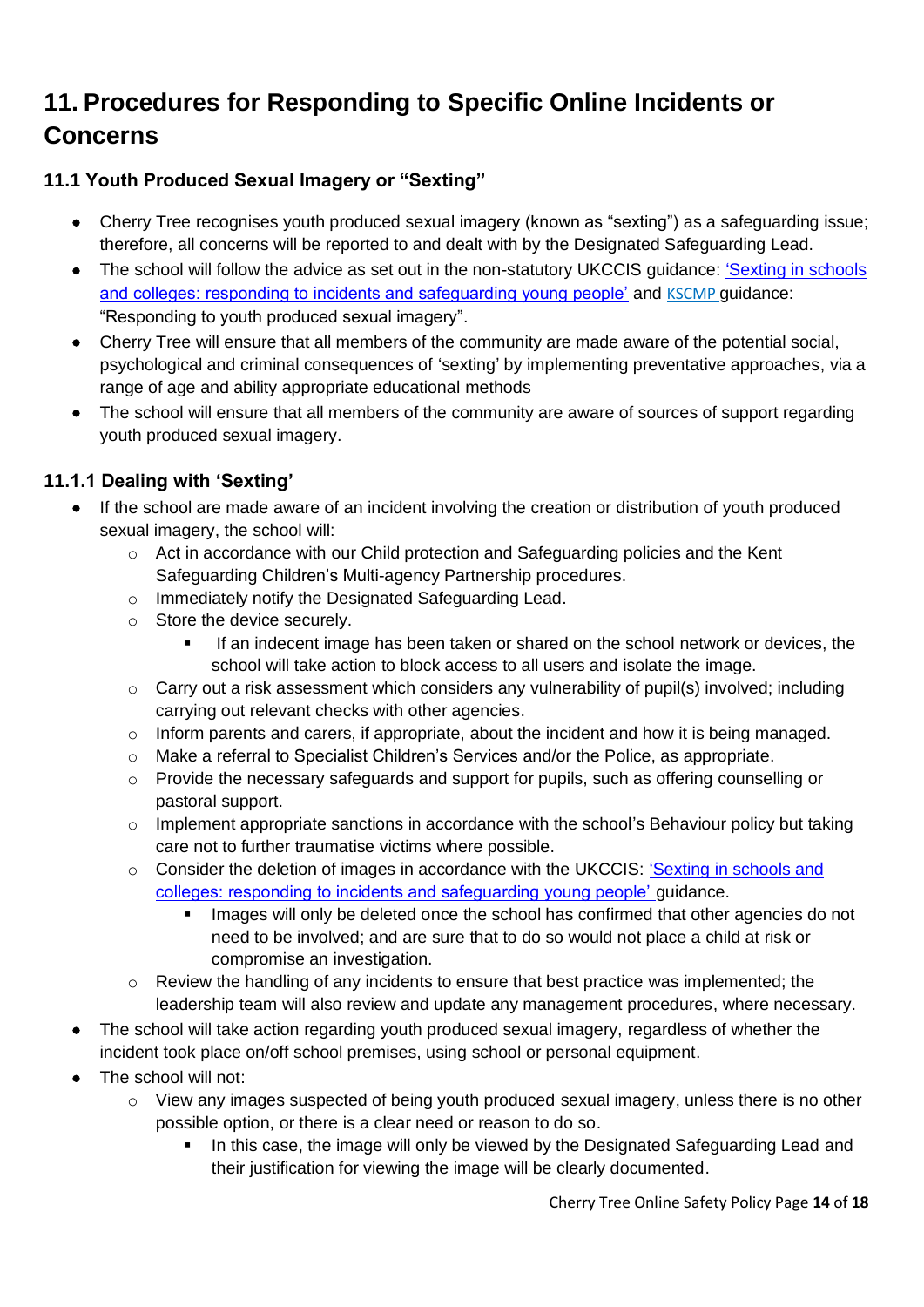$\circ$  Send, share, save or make copies of content suspected to be an indecent image of children (i.e. youth produced sexual imagery) and will not allow or request pupils to do so.

### **11.2 Online Child Sexual Abuse and Exploitation**

- Cherry Tree will ensure that all members of the school community are aware of online child sexual abuse, including exploitation and grooming; the consequences; possible approaches which may be employed by offenders to target children and how to respond to concerns.
- Cherry Tree recognises online child sexual abuse as a safeguarding issue and, as such, all concerns will be reported to and dealt with by the Designated Safeguarding Lead.
- The school will implement preventative approaches for online child sexual abuse via a range of age and ability appropriate education for pupils, staff and parents/carers.
- The school will ensure that all members of the school community are aware of the support available regarding online child sexual abuse, both locally and nationally.
- The school will ensure that the 'Click CEOP' report button is visible and available to pupils and other members of the school community.

### **11.2. 1 Dealing with Online Child Sexual Abuse and Exploitation**

- If the school are made aware of incident involving online sexual abuse of a child, the school will:
	- $\circ$  Act in accordance with the school's Child protection and Safeguarding policies and the relevant Local Safeguarding Children's Partnership procedures.
	- o Immediately notify the Designated Safeguarding Lead.
	- o Store any devices involved securely.
	- $\circ$  Immediately inform Kent police via 101 (or 999 if a child is at immediate risk)
	- $\circ$  Carry out a risk assessment which considers any vulnerabilities of pupil(s) involved (including carrying out relevant checks with other agencies).
	- o Inform parents/carers about the incident and how it is being managed.
	- o Make a referral to Specialist Children's Services (if required/ appropriate).
	- o Provide the necessary safeguards and support for pupils, such as, offering counselling or pastoral support.
	- $\circ$  Review the handling of any incidents to ensure that best practice is implemented; school leadership team will review and update any management procedures, where necessary.
- The school will take action regarding online child sexual abuse, regardless of whether the incident took place on/off school premises, using school or personal equipment.
	- $\circ$  Where possible pupils will be involved in decision making and if appropriate, will be empowered to report concerns such as via the Click CEOP report : [www.ceop.police.uk/safety-centre/](http://www.ceop.police.uk/safety-centre/)
- If the school is unclear whether a criminal offence has been committed, the Designated Safeguarding Lead will obtain advice immediately through the Local Education Safeguarding Team and/or Kent Police.
- If the school is made aware of intelligence or information which may relate to child sexual exploitation (on or offline), it will be passed through to the [Child Sexual Exploitation Team](https://www.kent.police.uk/childabuse/) (CSET) by the Designated Safeguarding Lead.
- If pupils at other schools are believed to have been targeted, the school will seek support from Kent Police and/or the Education Safeguarding Team first to ensure that potential investigations are not compromised.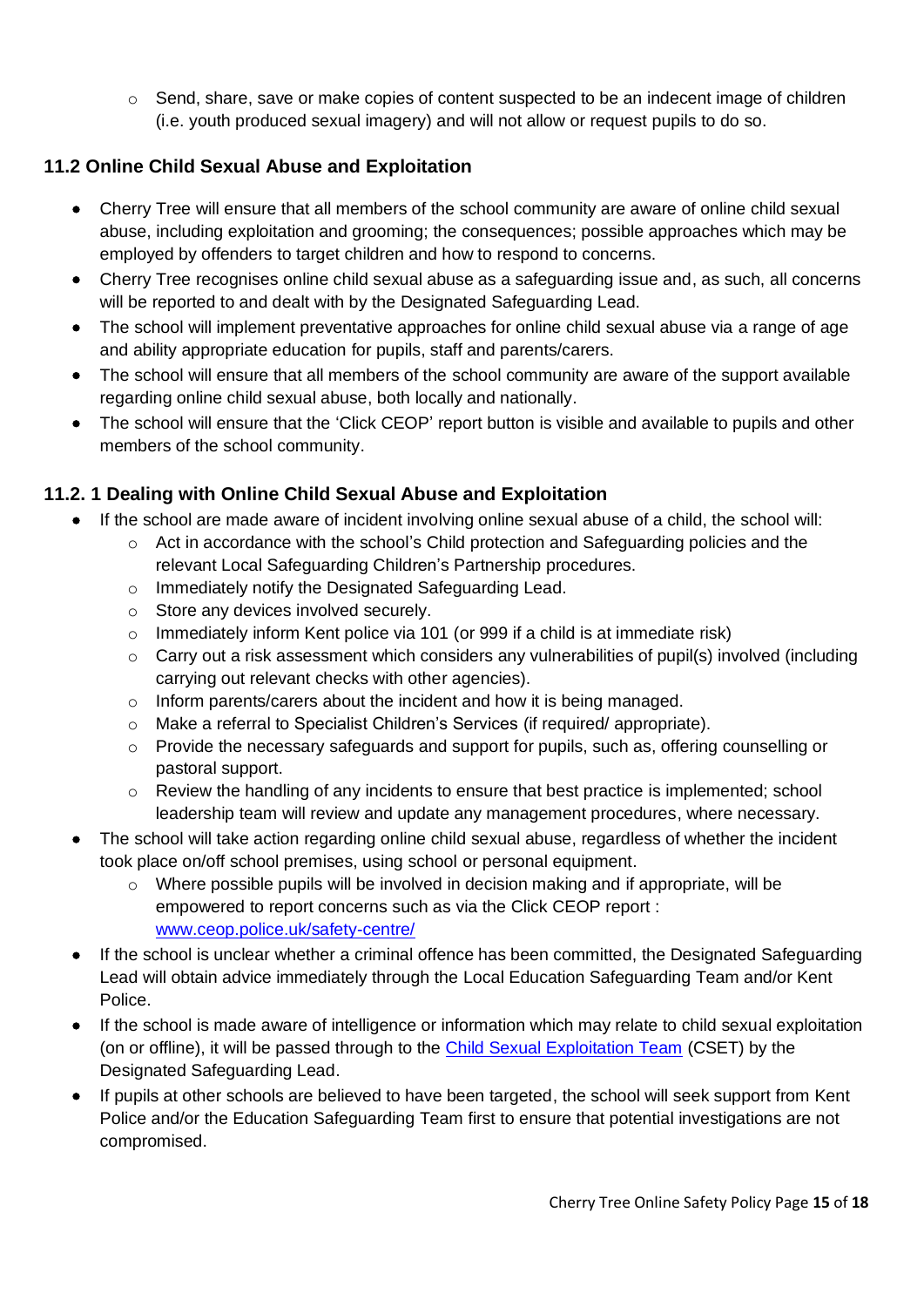### **11.3 Indecent Images of Children (IIOC)**

- Cherry Tree will ensure that all members of the school community are made aware of the possible consequences of accessing Indecent Images of Children (IIOC).
- The school will take action regarding IIOC on school equipment and/or personal equipment, even if access took place off site.
- The school will take action to prevent accidental access to IIOC by using an internet Service provider (ISP) which subscribes to the Internet Watch Foundation block list and by implementing appropriate filtering, firewalls and anti-spam software.
- If the school is unclear if a criminal offence has been committed, the Designated Safeguarding Lead will obtain advice immediately through Kent Police and/or the Education Safeguarding Team.
- If made aware of IIOC, the school will:
	- $\circ$  Act in accordance with the school's child protection and safeguarding policy and the relevant KSCMP procedures.
	- o Immediately notify the school Designated Safeguard Lead.
	- o Store any devices involved securely.
	- $\circ$  Immediately inform appropriate organisations, such as the Internet Watch Foundation (IWF), Kent police or the LADO.
- If made aware that a member of staff or a pupil has been inadvertently exposed to indecent images of children whilst using the internet, the school will:
	- o Ensure that the Designated Safeguard Lead is informed.
	- o Ensure that the URLs (webpage addresses) which contain the suspect images are reported to the Internet Watch Foundation via [www.iwf.org.uk](https://www.iwf.org.uk/) .
	- $\circ$  Ensure that any copies that exist of the image, for example in emails, are deleted.
	- o Report concerns, as appropriate to the social worker, parent / carers.
- If made aware that indecent images of children have been found on the school devices, the school will:
	- o Ensure that the Designated Safeguard Lead is informed.
	- $\circ$  Ensure that the URLs (webpage addresses) which contain the suspect images are reported to the Internet Watch Foundation via [www.iwf.org.uk](https://www.iwf.org.uk/) .
	- o Ensure that any copies that exist of the image, for example in emails, are deleted.
	- o Inform the police via 101 (999 if there is an immediate risk of harm) and children's social services (as appropriate).
	- o Only store copies of images (securely, where no one else has access to them and delete all other copies) at the request of the police only.
	- o Report concerns, as appropriate to social workers, parent / carers.
- If made aware that a member of staff is in possession of indecent images of children on school devices, the school will:
	- o Ensure that the Headteacher is informed.
	- o Inform the Local Authority Designated Officer (LADO) and other relevant organisations in accordance with the schools managing allegations policy.
	- o Quarantine any devices until police advice has been sought.

### **11.4 Cyberbullying**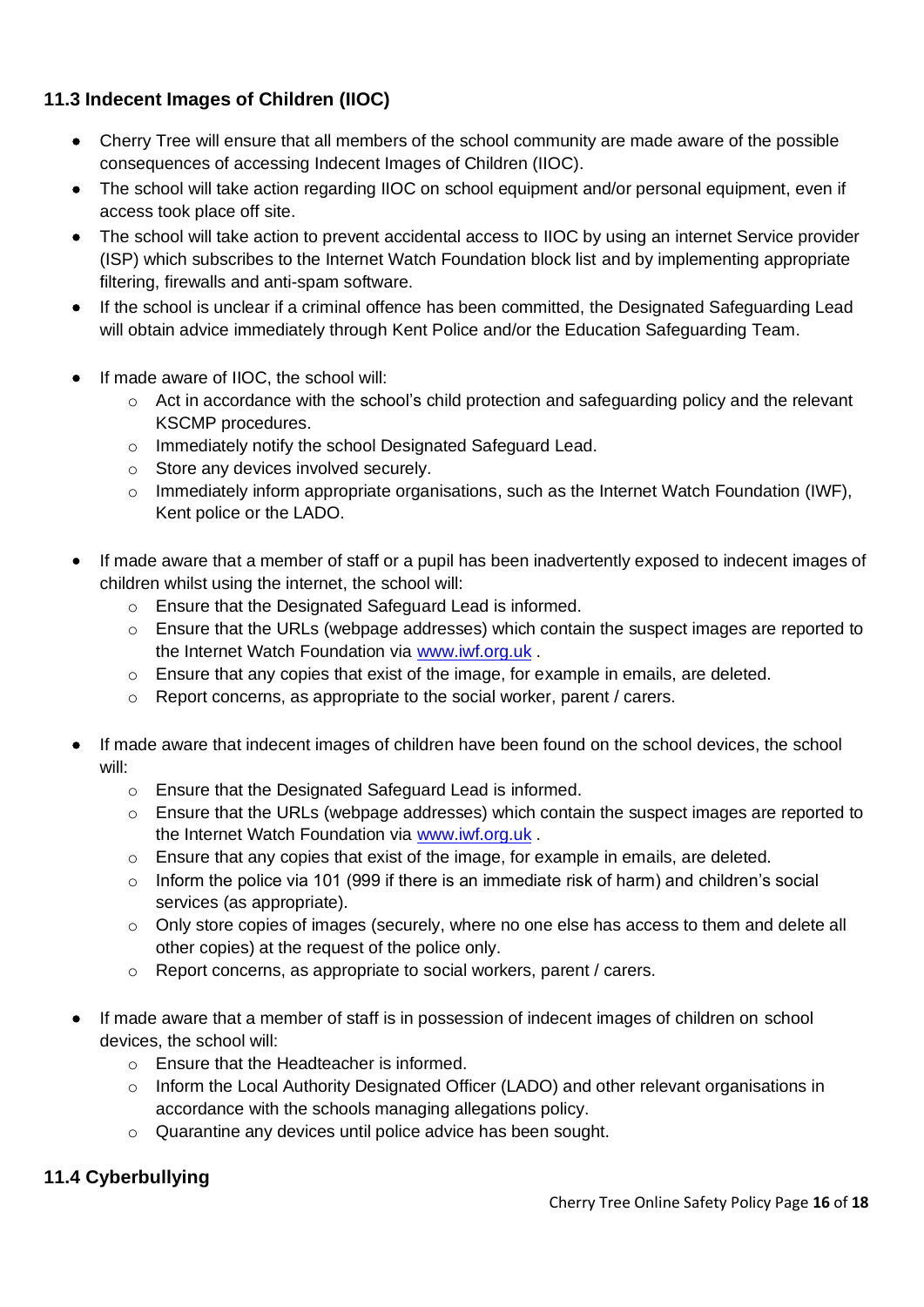- Cyberbullying, along with all other forms of bullying, will not be tolerated at Cherry Tree.
- Full details of how the school will respond to cyberbullying are set out in the Anti-bullying policy.

#### **11.5 Online Hate**

- Online hate content, directed towards or posted by, specific members of the school community will not be tolerated at Cherry Tree and will be responded to in line with existing school policies, including Anti-bullying and Behaviour Management.
- All members of the school community will be advised to report online hate in accordance with relevant school policies and procedures.
- The Police will be contacted if a criminal offence is suspected.
- If the school is unclear on how to respond, or whether a criminal offence has been committed, the Designated Safeguarding Lead will obtain advice through the Education Safeguarding Team and/or Kent Police.

#### **11.6 Online Radicalisation and Extremism**

- The school will take all reasonable precautions to ensure that children are safe from terrorist and extremist material when accessing the internet in school.
- If the school is concerned that a child or parent/carer may be at risk of radicalisation online, the Designated Safeguarding Lead will be informed immediately, and action will be taken in line with the Child protection and the Safeguarding policies.
- If the school is concerned that member of staff may be at risk of radicalisation online, the Headteacher will be informed immediately and action will be taken in line with the Child protection and Allegations policies.

#### **This policy will be reviewed annually by the Headteacher and or the Management Committee**